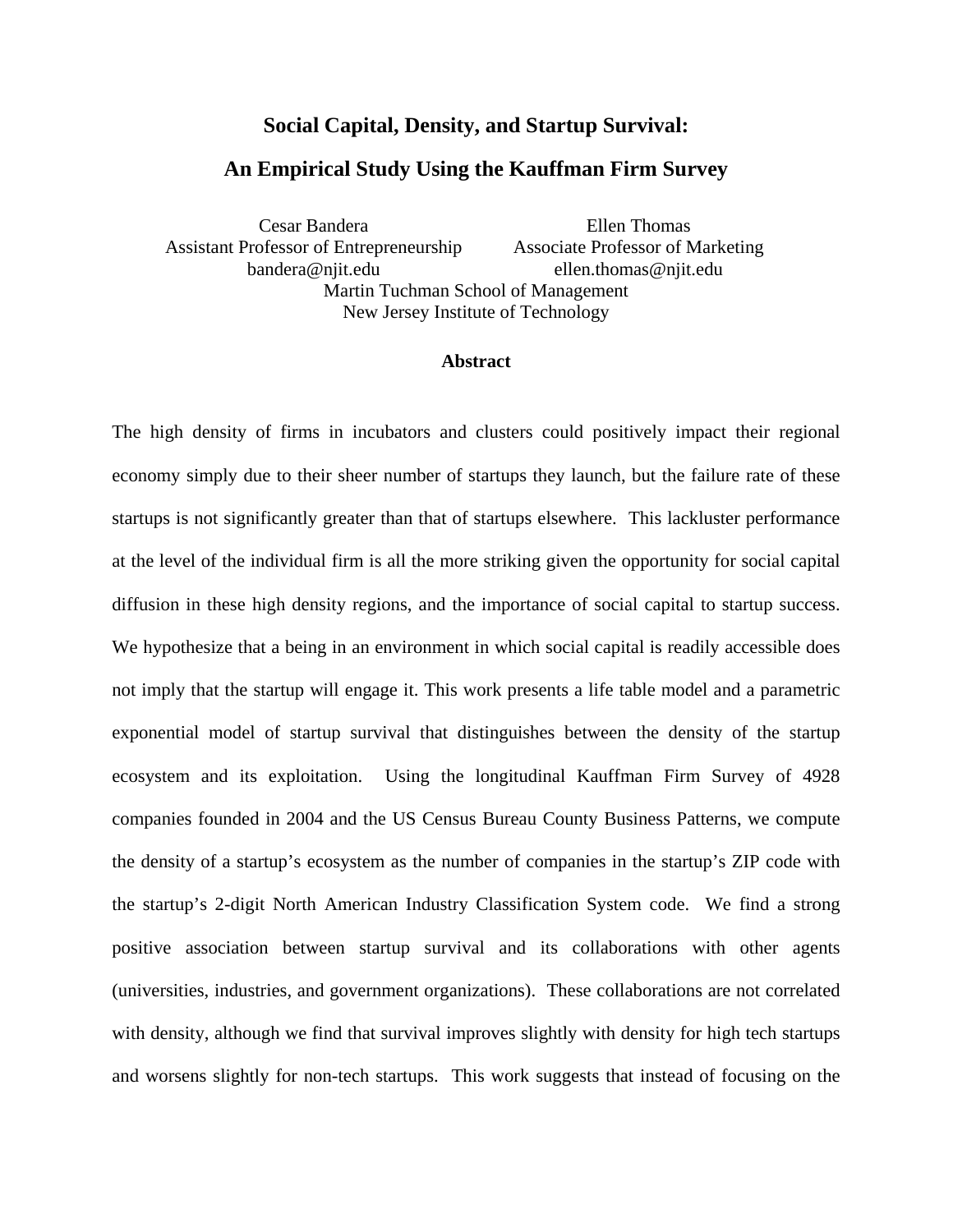development of human capital among their tenants, incubator and cluster managers should encourage startups to develop their social capital.

#### **1. Introduction: Conflicting Effectiveness Measures of Business Incubators and Clusters**

Similar businesses will tend to cluster geographically (Porter 2000, Stuart and Sorenson 2003, Gilbert, McDougall et al. 2008) in order to benefit from access to relevant resources including specialized staff, venture capital, suppliers, and support services (Saxenian 1996). Business incubators and business clusters are such regions characterized by a high density of companies addressing similar markets and managed by universities, municipalities or states/provinces so as to promote regional economic development (Porter 2000, Van Geenhuizen and Soetanto 2008, Colbert, Adkins et al. 2010, Al-Mubaraki and Busler 2013).

Incubators, for example, boast high survival rates among their startup tenants, measured as the percentage of tenants that graduated, and Lewis  $(2001)$  finds that the majority ( $\sim$ 84%) of tenants remain in the vicinity of the incubator upon graduation. High density thus allows continued collaborations between firms that becomes routinized thereby making a cluster self-sustaining (Hoang and Antoncic 2003). It has also been found that proximity will stimulate communication and scientific exchange of ideas (Allen, Raz et al. 2009). Other common reasons why a business moves into an incubator include to minimize initial operating costs, and for a supportive environment offering space and business services (Markley and McNamara 1995, Ruland 2013).

Researchers and practitioners have published case studies and best practices for the management of these regions, but verifying their economic impact remains elusive (Udell 1990, Van Geenhuizen and Soetanto 2008, Albort-Morant and Ribeiro-Soriano 2016). Incubators rarely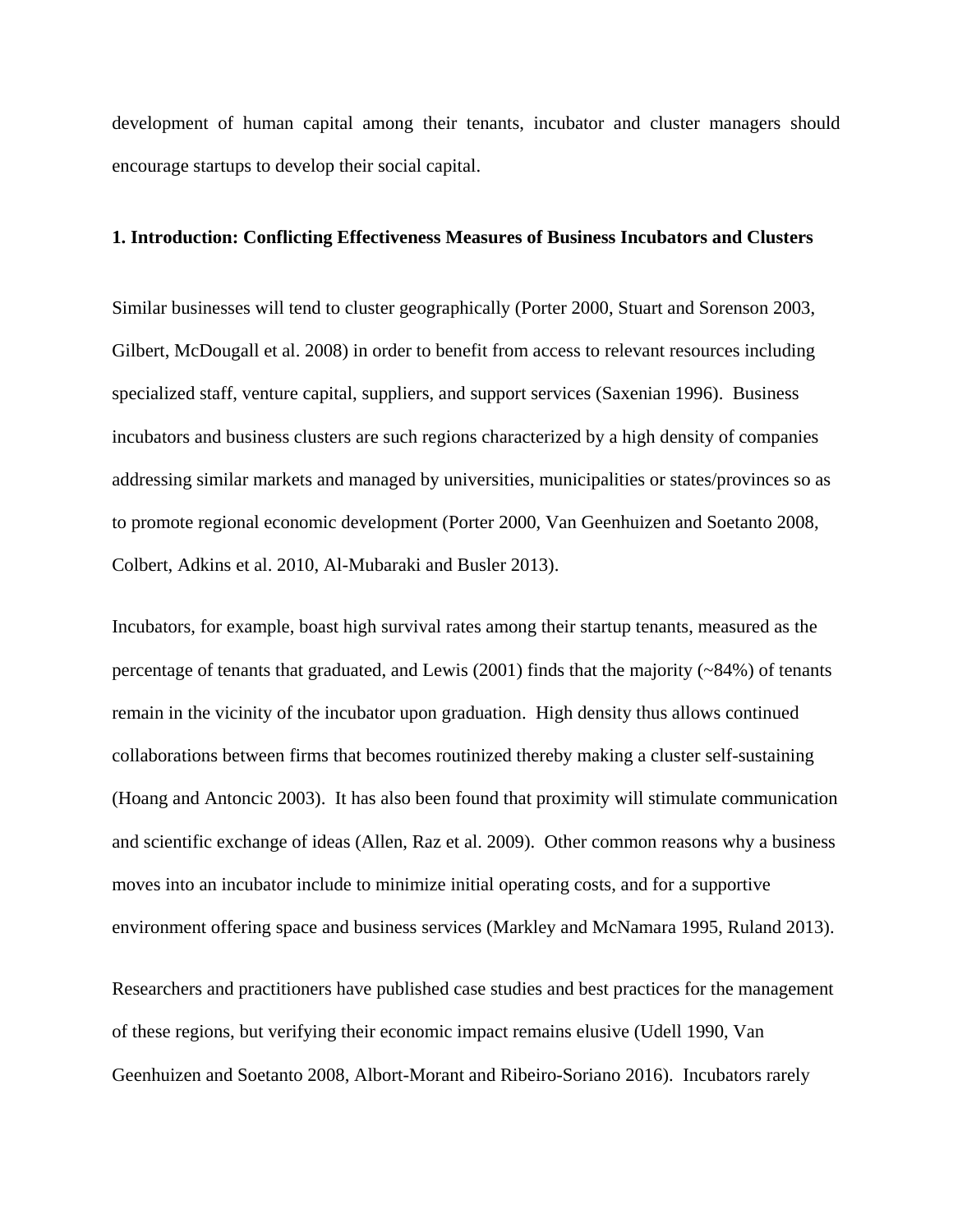track their tenants once they graduate from the incubator and into a less supportive environment (Lewis 2001, Avnimelech, Schwartz et al. 2007), and a cohort study by Schwartz (2013) even reveals that startup survival is statistically significantly better among companies that never participated in an incubator. Among clusters, Ruland (2013) finds that the profitability of smaller firms tends to be considerably lower than for firms that opt not to join clusters.

The above evidence seems to contradict social capital theory and knowledge management models of entrepreneurship, which predict that the sharing of tacit knowledge is crucial to startup success (Nonaka, Toyama et al. 2000, Cope, Jack et al. 2007, Hughes, Ireland et al. 2007). Sorenson, Rivkin and Flemings's study (2006) on the role of social proximity on knowledge diffusion found that with simple knowledge firms near and far perform similarly, but socially proximate firms have the greatest advantage as knowledge becomes more complex. Singh (2005) finds that knowledge flows are particularly strong within the same region. Davidsson and Honig (2003) found that being a member of a business network had a positive effect on financial milestones (first sale and profitability), but did not account for density. Feldman and Zoller (2012) find that startup success and its contribution to the regional economy are impacted more by dealmakers than by the density of startups or investors.

A study by Stuart and Sorenson of the bio-tech industry (2003) suggests clustering plays an essential role for entrepreneurs in high-tech industries because social relationships allow them to obtain the resources needed to create a new firm. However they find that although entrepreneurs may prefer to establish new firms in geographic concentrations, the most productive new ventures are not located in regional clusters, speculating that the benefits from clustering may disappear as the geographic reach of firm's social network expands.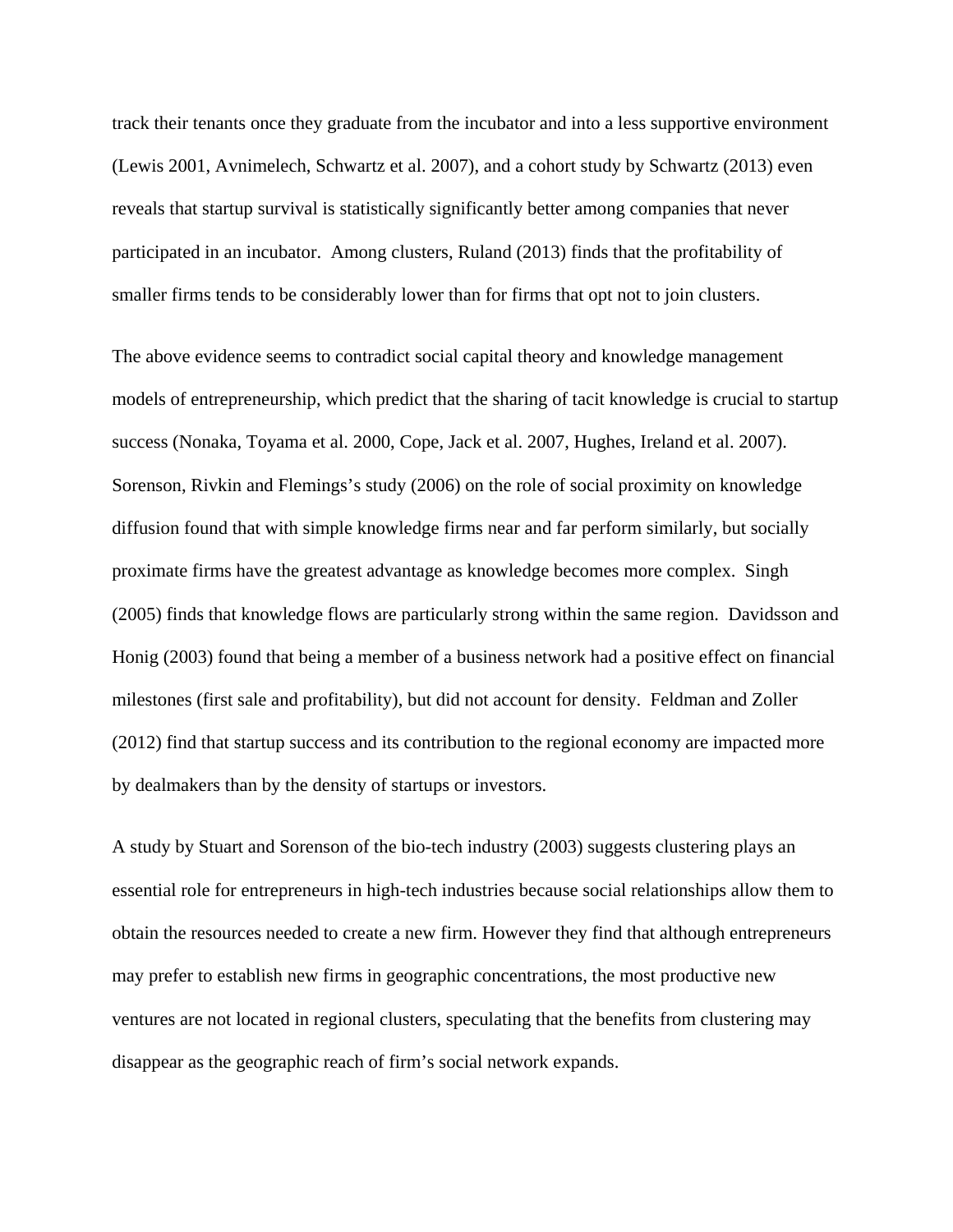In their study on incubator typologies, Hughes, Ireland, and Morgan (2007) may explain this inconsistency in startup performance when they argue that "Firms' destiny lies in the hands of their combinations of strategic networking activities, and incubation outcomes do not occur because of their mere presence in an incubator." The managed services that incubators and clusters provide their tenants typically consist of basic office resources (e.g., office space, receptionist, and Internet) and human capital training (e.g., seminars on intellectual property protection and finance) (Lumpkin and Ireland 1988), none of which provide the tacit knowledge that contributes to a startup's competitive advantage. While social capital may be available, it may be difficult for entrepreneurs to locate the right individual in a complex network (Tötterman and Sten 2005), or not be used due to fear of knowledge spillover to competitors (Ruland 2013).

Region administrators and policy makers thus face a quality versus quantity dilemma, summarized by Isenberg (2012) "In focusing entrepreneurship policy almost exclusively on startups we are favoring quantity of startup at the expense of quality of scale-up." On one hand, the high concentration of startups in business incubators, parks, and clusters seems to costeffectively yield a favorable regional economic impact; Lewis (2001) calculates the cost to the public sector for each startup job created in an incubator is only between \$3K and \$12K. On the other hand, the failure rate of startups graduating from assisted environments like incubators is higher. Fahey and Prusak point out in their critique of the knowledge management discipline that the second most common error committed by researchers and practitioners is "emphasizing knowledge stock to the detriment of knowledge flow" (Fahey and Prusak 1998, pg. 266). If the accumulation of tacit knowledge through sharing is important to startup survival, region administrators and policy makers may be making the same mistake.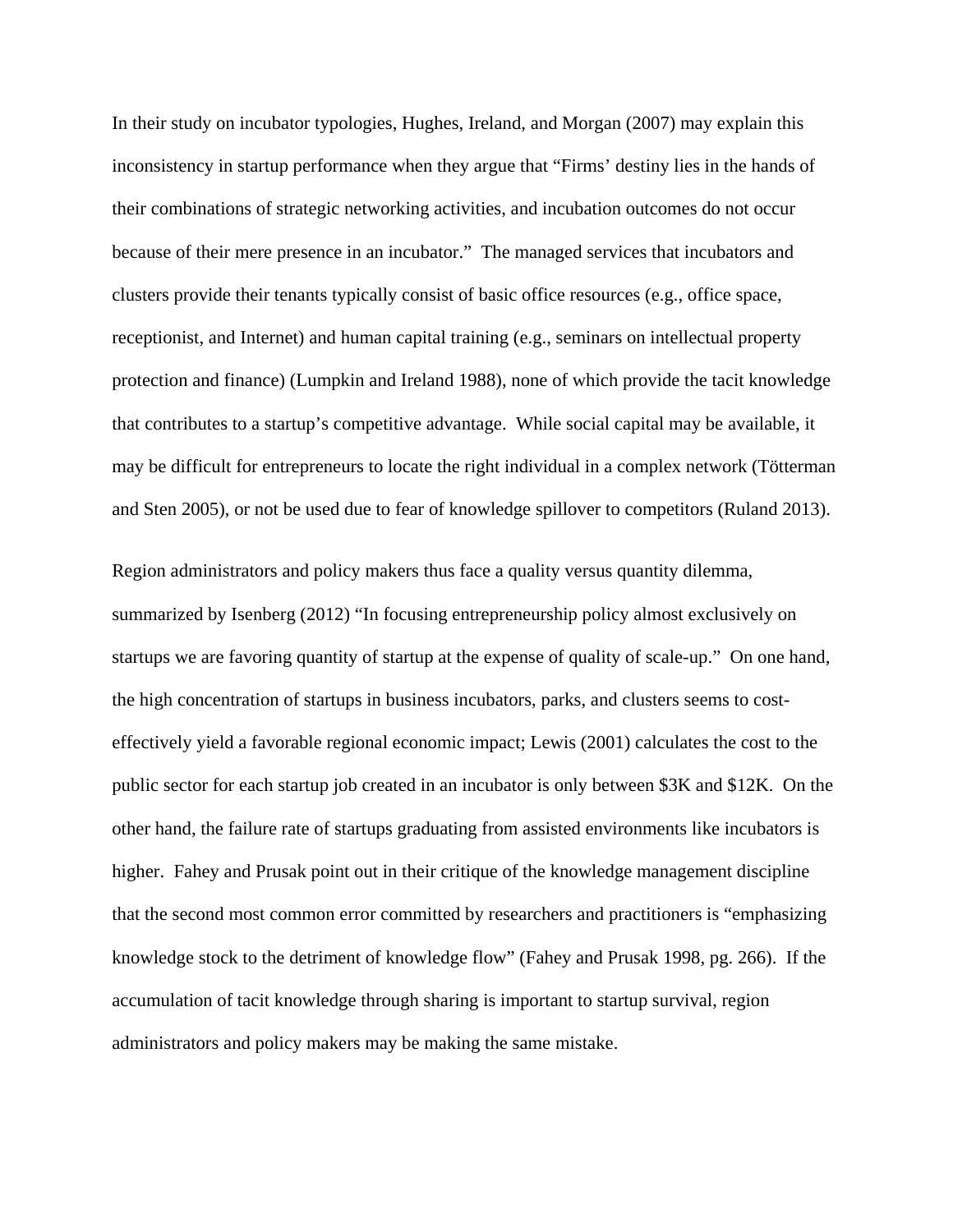We attempt to shed empirical light on this dilemma by analyzing the relationships between the geographical density of business clusters, the sharing of asymmetric information, and firm survival in longitudinally-tracked startups, controlling for the nature (high tech versus low tech) of the density. We use the qualifier "asymmetric" to distinguish information that has a significant positive impact on the firm's competitive advantage from other types of information offered at incubators and clusters such as that from human capital training.

#### **2. Methods and Data**

#### Density

This study uses the confidential version of the longitudinal Kauffman Firm Survey (KFS) of 4928 companies founded in 2004 and surveyed annually from 2004 to 2011 (Robb and Farhat 2013). The KFS dataset is augmented with the County Business Patterns (CBP) dataset of the United States Census Bureau such that for every firm in the KFS we obtain the number of companies in its ZIP code with the same North American Industry Classification System (NAICS) sector code. We use this count as a measure of the geographical density of the startup's industry at its location. Note that the number of firms in the startup's ZIP code, without filtering by NAICS code, would not yield an industry-specific density measure.

The CBP information is available for every year from 2004 to 2010. Spatial variation in density is very high [\(Table 1\)](#page-5-0). For example, every year at least 75 startups are the only establishments of their two-digit NAICS code in their ZIP code (density=1), and several startups are one of over 1000 establishments in their same ZIP code with the same two-digit NAICS code. Temporal variation in density is also significant. The density at the locations of KFS startups surviving to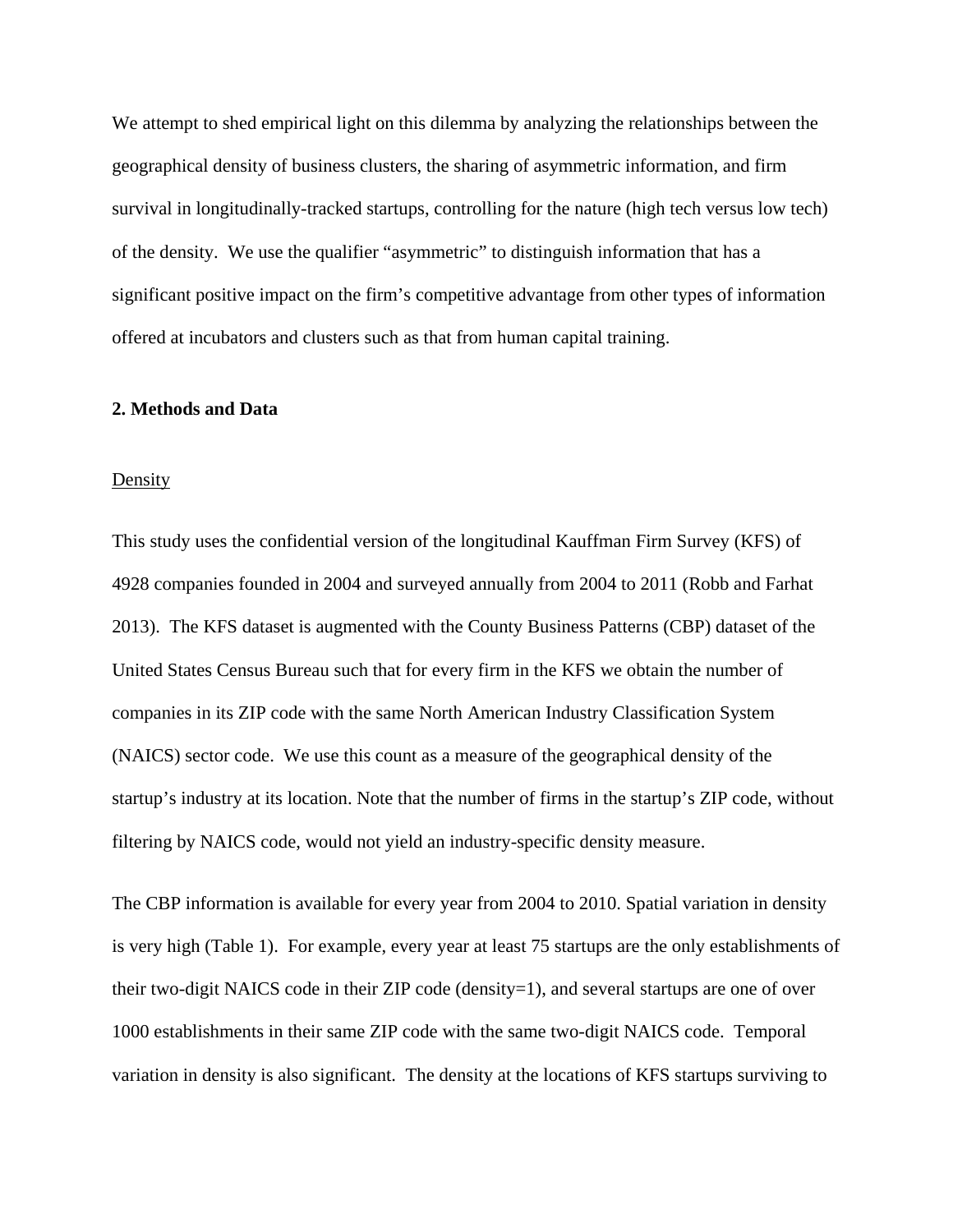2011 is on average similar to that where they initially formed, but the fit about the trend line has a low  $R^2$  of 0.56 [\(Figure 1\)](#page-5-1). This also indicates that density be a time-varying covariate in the startup survival model, as opposed to a fixed covariate.

|      | Surviving           | Density | Density   | Density | Density |
|------|---------------------|---------|-----------|---------|---------|
| Year | <b>KFS Startups</b> | Mean    | Std. Dev. | Min     | Max     |
| 2004 | 4,830               | 76.7    | 104.7     |         | 1409    |
| 2005 | 4,257               | 73.9    | 101.6     |         | 1416    |
| 2006 | 3,747               | 76.4    | 101.9     |         | 1421    |
| 2007 | 3,345               | 78.1    | 101.6     |         | 1508    |
| 2008 | 2,931               | 76.7    | 104.1     |         | 1481    |
| 2009 | 2,659               | 75.7    | 105.4     |         | 1488    |
| 2010 | 2,342               | 77.1    | 106.3     |         | 1469    |

<span id="page-5-0"></span>**Table 1. Descriptive statistics of startup density (number of firms in the same ZIP code as the** 



**startup and with similar NAICS sector code).**

<span id="page-5-1"></span>(Circle area is proportional to number of companies with those densities in 2004 and 2011)

**Figure 1. Density at firms' locations: 2004 vs 2011**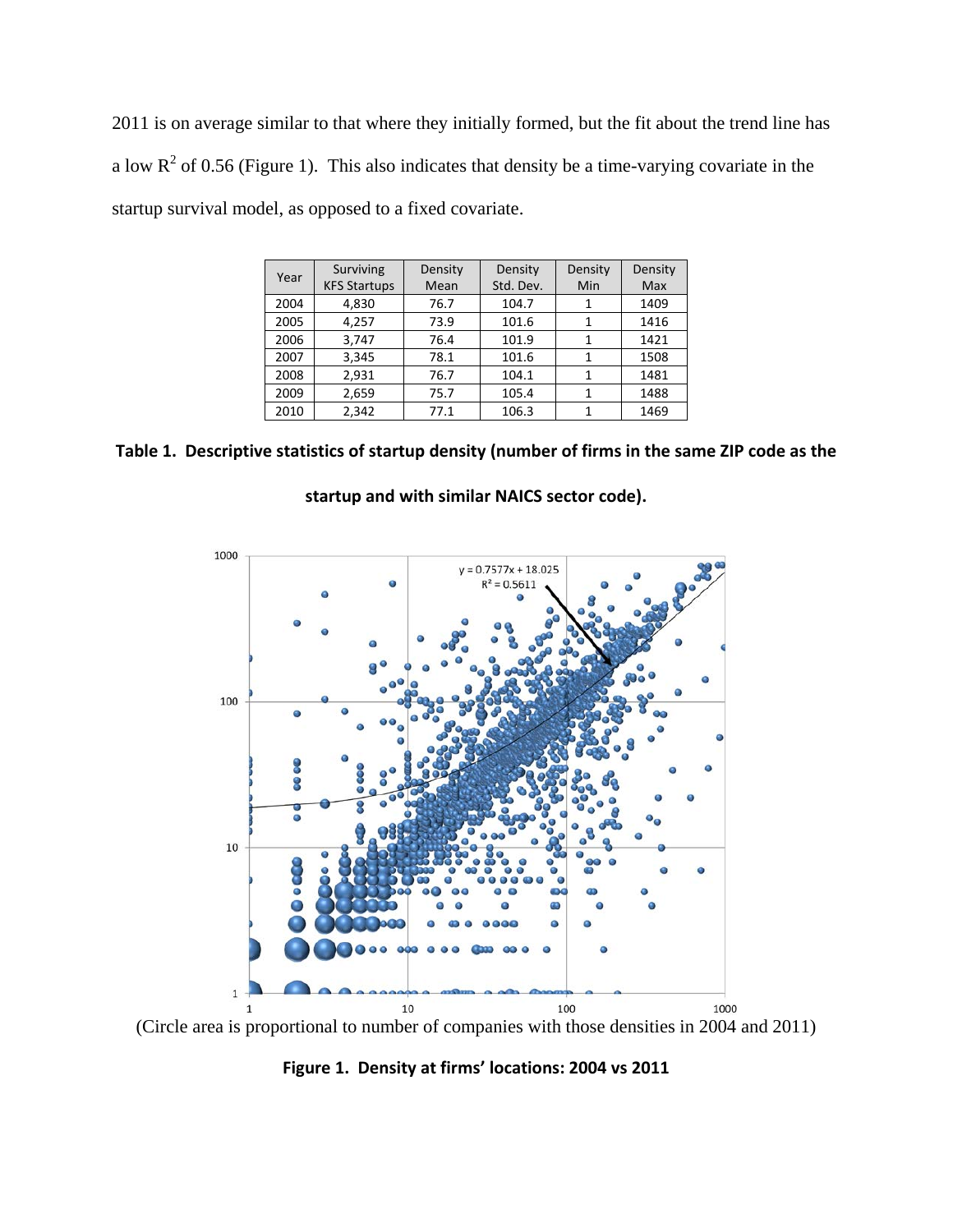Density varies significantly by NAICS sector code [\(Table 2\)](#page-6-0). For example, agriculture, forestry, fishing and hunting industries (NAICS sector 11), traditionally rural, have the lowest density. The zip codes of 98 KFS startups (2.0% of participants), including the three in the Public Administration sector, did not match CBP records and are excluded from density analyses. The KFS asked if participants considered their startup to be a high-tech firm. The sector IDs of the 649 participants that consider themselves to be high-tech are presented in [Table 3.](#page-6-1)

| # of            | Average | <b>NAICS</b> | <b>NAICS Sector Title</b>                            |
|-----------------|---------|--------------|------------------------------------------------------|
| <b>Startups</b> | Density | Sector ID    |                                                      |
| 1203            | 128.8   | 54           | Professional, Scientific, and Technical Services     |
| 243             | 114.4   | 45           | Retail Trade (General Merchandise, Non-Store Retail) |
| 283             | 114.2   | 44           | Retail Trade (Market Specific Retail)                |
| 121             | 111.3   | 62           | <b>Health Care and Social Assistance</b>             |
| 186             | 73.7    | 52           | Finance and Insurance                                |
| 98              | 68.2    | 72           | <b>Accommodation and Food Services</b>               |
| 390             | 67.4    | 23           | Construction                                         |
| 454             | 64.6    | 81           | Other Services (except Public Administration)        |
| 219             | 58.9    | 42           | <b>Wholesale Trade</b>                               |
| 518             | 42.0    | 33           | Manufacturing (Mechanical, Electrical)               |
| 151             | 39.2    | 32           | Manufacturing (Lumber, Chemicals, Pharma)            |
| 177             | 38.1    | 53           | Real Estate Rental and Leasing                       |
| 360             | 37.8    | 56           | Admin, Support, Waste Mgmt & Remediation Services    |
| 51              | 35.0    | 31           | Manufacturing (Food, Beverage, Textile, Apparel      |
| 102             | 23.9    | 48           | <b>Transportation and Warehousing</b>                |
| 5               | 21.5    | 21           | Mining                                               |
| 164             | 20.3    | 51           | Information                                          |
| 10              | 20.2    | 49           | Transportation and Warehousing (Messenger & Storage) |
| 105             | 12.2    | 71           | Arts, Entertainment, and Recreation                  |
| 29              | 9.9     | 61           | <b>Educational Services</b>                          |
| 10              | 4.4     | 55           | Management of Companies and Enterprises              |
| 6               | 3.0     | 22           | <b>Utilities</b>                                     |
| 40              | 2.3     | 11           | Agriculture, Forestry, Fishing and Hunting           |
| 3               | N/A     | 92           | <b>Public Administration</b>                         |

#### <span id="page-6-0"></span>**Table 2. Average density of companies by startup NAICS sector code (2004)**

| # of High-Tech<br>Startups in | Average<br>High-Tech | <b>NAICS</b><br>Sector | <b>NAICS Sector Title</b>                        |
|-------------------------------|----------------------|------------------------|--------------------------------------------------|
| Sector                        | Density              | ID.                    |                                                  |
| 399                           | 133.9                | 54                     | Professional, Scientific, and Technical Services |
| 174                           | 41.2                 | 33                     | Manufacturing (Mechanical, Electrical)           |
| 38                            | 28.4                 | 32                     | Manufacturing (Lumber, Chemicals, Pharma)        |
| 38                            | 22.9                 | 51                     | Information                                      |

<span id="page-6-1"></span>**Table 3. Average density of companies by high-tech startup NAICS sector code (2004)**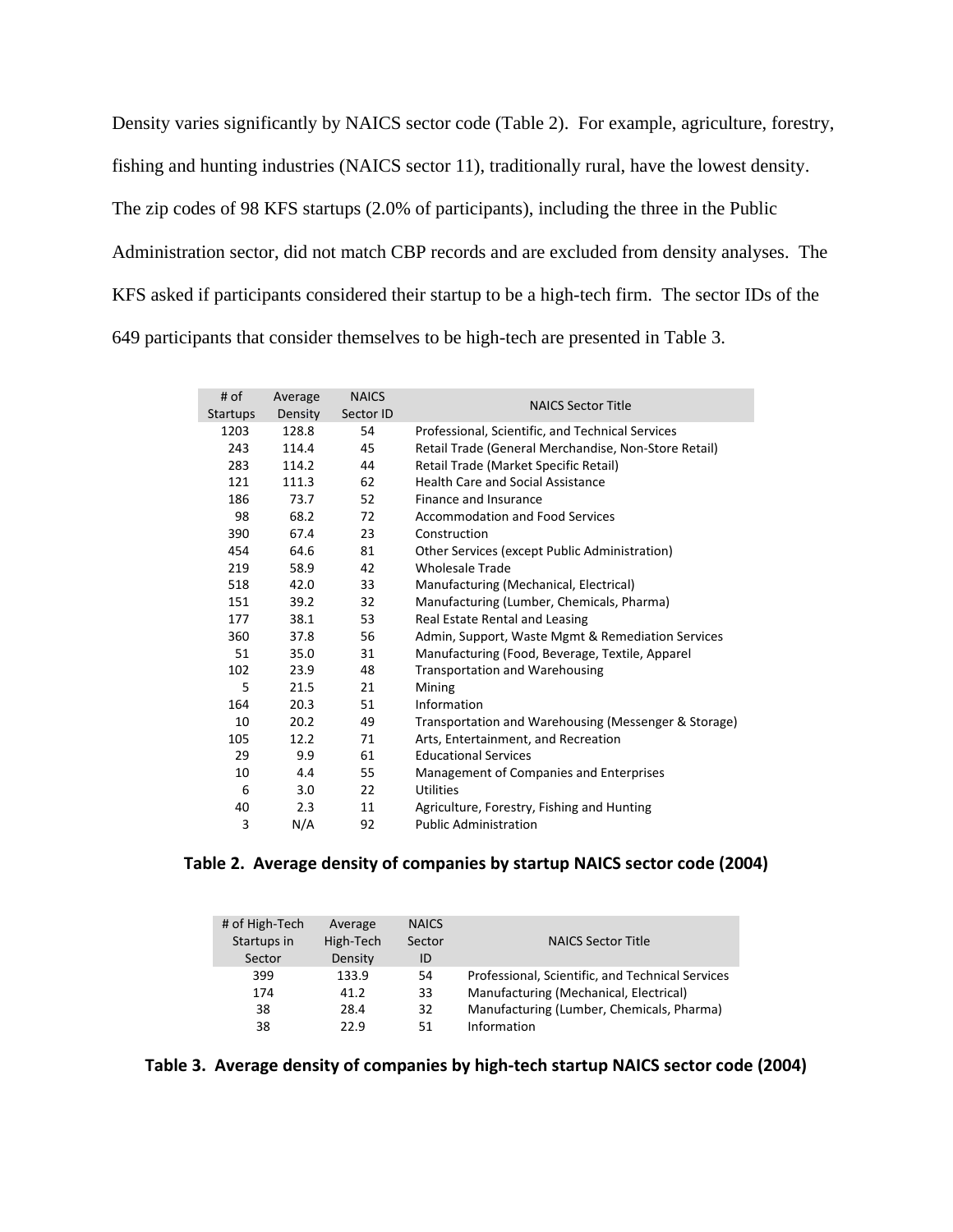#### Collaboration

We measure a startup's use of social capital by whether or not its founder believes that collaborations with other companies, universities, or government labs improved its competitive advantage. The KFS records each class of collaboration starting in the 2007 survey (Farhat and Robb 2014). This data does not describe the nature of the firm's network in detail, such as the topology of strong and weak ties (Greve and Salaff 2003, Pirolo and Presutti 2010), other than classifying collaborative partners into three categories. However, network information may not be necessary if the self-reported claim that collaboration impacted the firm's competitive advantage is trustworthy.

Startups report asymmetric collaboration activity all five years, with roughly 60% fewer collaborations in 2007 than in 2011 [\(Table 4\)](#page-7-0); when measured as a percentage of surviving (and reporting) companies, collaborations are relatively consistent over this time period. This crosssectional analysis, however, does not distinguish between many startups collaborating at different years, or few companies collaborating consistently. If the former, a startup survival model would use collaboration as time-varying covariates; if the latter, the model would use collaboration as a fixed covariate. Thus, we need to look at the startups' patterns of collaboration activity before selecting a model.

|                         | Surviving |           | <b>Startups Collaborating with:</b> |                     |      |           |      |  |
|-------------------------|-----------|-----------|-------------------------------------|---------------------|------|-----------|------|--|
| Year<br><b>Startups</b> |           | Companies |                                     | <b>Universities</b> |      | Gov. Labs |      |  |
| 2007                    | 2915      | 434       | 14.9%                               | 124                 | 4.3% | 49        | 1.7% |  |
| 2008                    | 2606      | 415       | 15.9%                               | 89                  | 3.4% | 41        | 1.6% |  |
| 2009                    | 2408      | 366       | 15.2%                               | 94                  | 3.9% | 41        | 1.7% |  |
| 2010                    | 2126      | 288       | 13.5%                               | 80                  | 3.8% | 38        | 1.8% |  |
| 2011                    | 2007      | 257       | 12.8%                               | 70                  | 3.5% | 32        | 1.6% |  |

<span id="page-7-0"></span>**Table 4. Collaboration activity (as percentage of surviving startups)**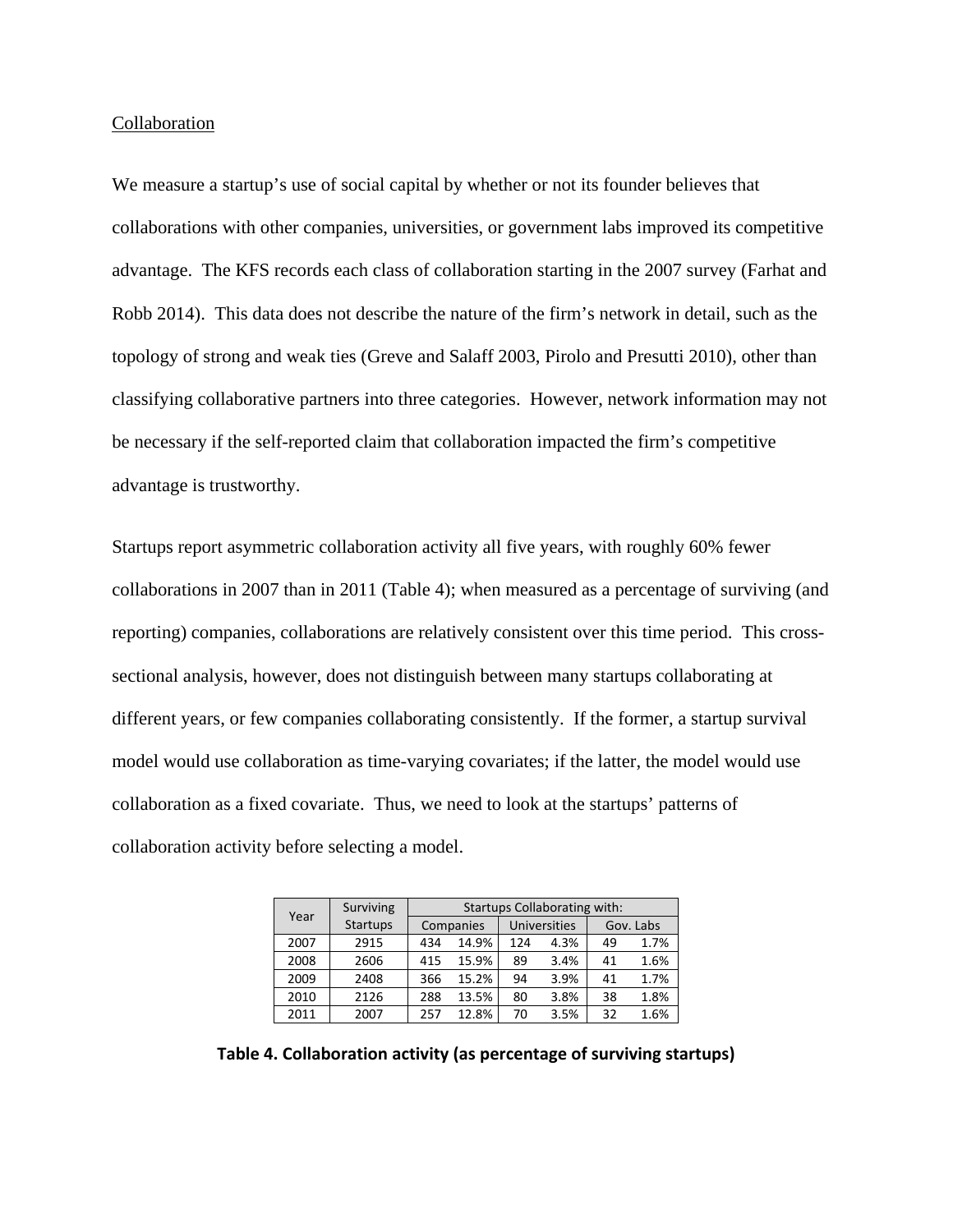| Patterns of<br>Collab with<br>Company | Count | Patterns of<br>Collab with<br>University | Count          | Patterns of<br>Collab with<br>Count<br>Government |
|---------------------------------------|-------|------------------------------------------|----------------|---------------------------------------------------|
| 000001                                | 168   | 000001                                   | 61             | 000001<br>28                                      |
| 000010                                | 133   | 000100                                   | 31             | 000010<br>17                                      |
| 000100                                | 101   | 001000                                   | 30             | 001000<br>17                                      |
| 000011                                | 66    | 000010                                   | 29             | 010000<br>17                                      |
| 001000                                | 65    | 010000                                   | 27             | 000100<br>14                                      |
| 010000                                | 59    | 000011                                   | 19             | 000011<br>4                                       |
| 000111                                | 27    | 011111                                   | 11             | 000111<br>4                                       |
| 001100                                | 25    | 001100                                   | 8              | 011110<br>4                                       |
| 000101                                | 24    | 000110                                   | 7              | 3<br>000101                                       |
| 000110                                | 22    | 000101                                   | 6              | 3<br>011100                                       |
| 001111                                | 22    | 000111                                   | 6              | $\overline{2}$<br>001010                          |
| 010100                                | 22    | 011100                                   | 6              | $\overline{2}$<br>001011                          |
| 011000                                | 21    | 011000                                   | 5              | $\overline{2}$<br>001100                          |
| 001110                                | 20    | 001001                                   | 4              | 2<br>001110                                       |
| 011111                                | 18    | 010100                                   | 4              | $\overline{2}$<br>001111                          |
| 010001                                | 17    | 010111                                   | 4              | 2<br>010101                                       |
| 011110                                | 17    | 011101                                   | 4              | 000110<br>1                                       |
| 011100                                | 16    | 001010                                   | $\overline{2}$ | $\mathbf{1}$<br>001001                            |
| 001001                                | 15    | 001110                                   | $\overline{2}$ | $\mathbf{1}$<br>010100                            |
| 001011                                | 14    | 001111                                   | 2              | 1<br>010110                                       |
|                                       |       |                                          |                |                                                   |
| 011001                                | 3     | 011110                                   | $\mathbf{1}$   | $\mathbf{1}$<br>011111                            |
| Total:                                | 981   | Total:                                   | 279            | Total:<br>131                                     |

<span id="page-8-0"></span>

| Table 5. Patterns of collaboration (consecutive digits indicate collaboration in years 2007 |
|---------------------------------------------------------------------------------------------|
| through 2011)                                                                               |

Collaboration activity can be represented as a five digit binary dummy variable, with the least significant digit being "1" of the company collaborated in 2007, the digit to the left being "1" if the company collaborated in 2008, and so forth with the most significant digit being "1" if the company collaborated in 2011. For example, the pattern 00101 indicates the company collaborated in 2007 and 2009 and did not collaborate in 2008, 2010, nor 2011. [Table 5](#page-8-0) presents the most frequent patterns of collaboration with the three types of collaborative partners (the pattern 00000 is excluded). The column "Count" indicates the number of KFS startups that exhibited that pattern of collaboration. Of the 4928 startups in the KFS, 981 collaborated at least one year with another business, 279 collaborated at least one year with a university, and 131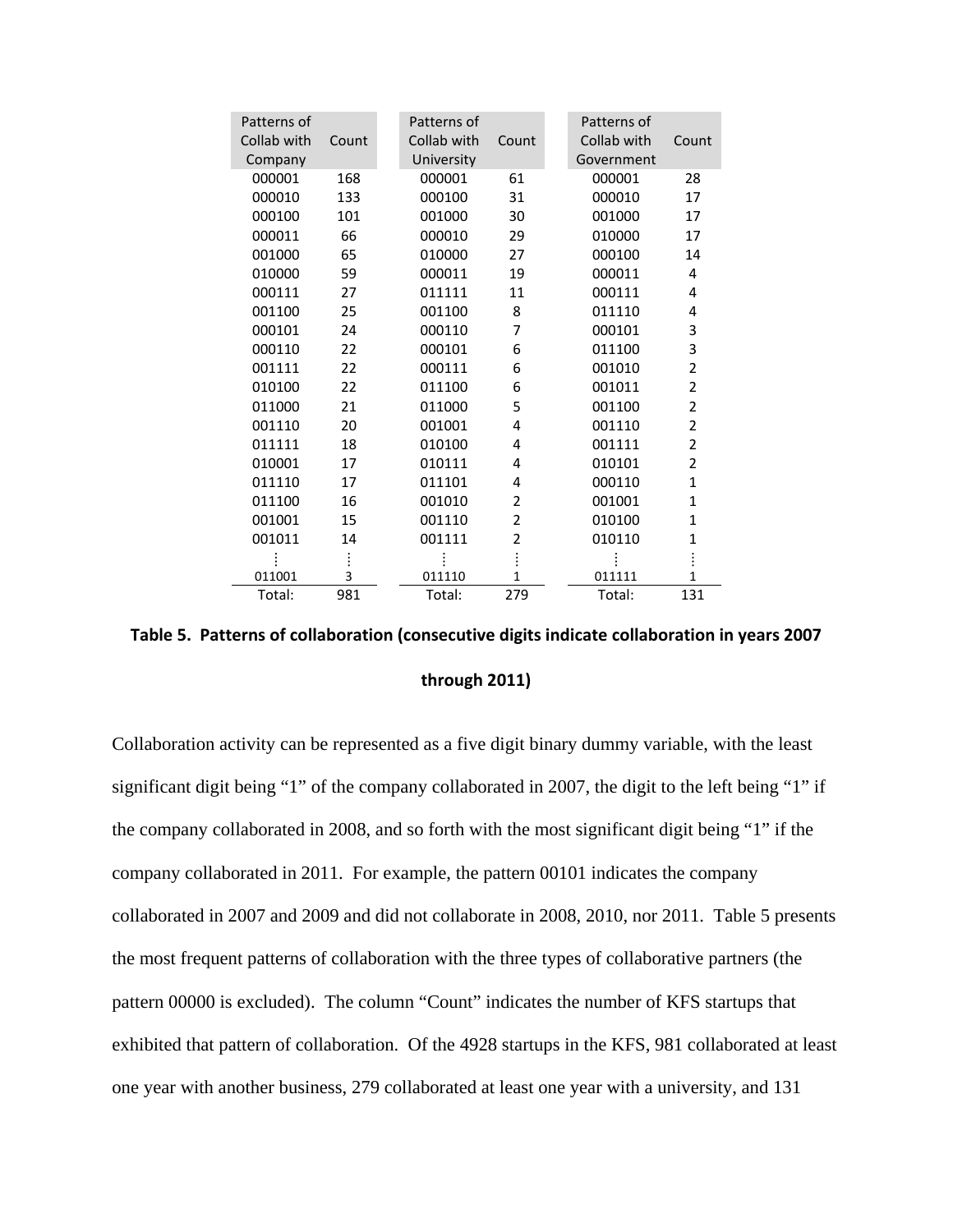collaborated at least one year with a government laboratory. These numbers are more than double those of [Table 4,](#page-7-0) indicating that a startup's asymmetric collaboration activity varies from year to year; this conclusion is also apparent from the five digit patterns themselves, and indicates the use a survival model with time-varying covariates.

#### Event History Analysis

Startup survival is commonly described as exponentially decreasing, i.e., a risk function that is constant over time. We thus fit startup survival to an exponential parametric model because startup survival is commonly described as exponentially decreasing with time, and because this model permits straightforward analysis of the effect of covariates on company survival.

Each panel of the KFS records the state each firm as (1) refused to participate at the current time, (2) previously stopped operations permanently, (3) stopped operations at the current time, (4) merged or sold at the current time, (5) temporarily stopped operations at the current time, or (6) continues to operate. Of these six states, only the third is considered a death event. A firm in the second state would have been labelled as being in the third state at some previous time in the survey. A merger or sale of a company is a negotiated exit strategy, which we do not consider to be a death event. Firms in states 1, 5, or 6 in 2011 are considered right censored.

We use Stata v14.1 to analyze the long-format multiply 5-times imputed version of the KFS dataset merged with CBP ZIP and NAICS code data (from which density is computed). The imputed version reduces the effects of missing values and produces in a five-fold count of firms (Farhat and Robb 2014). A life table model is first conducted to visualize the relationship between survival and social capital. A parametric exponential model of startup survival is then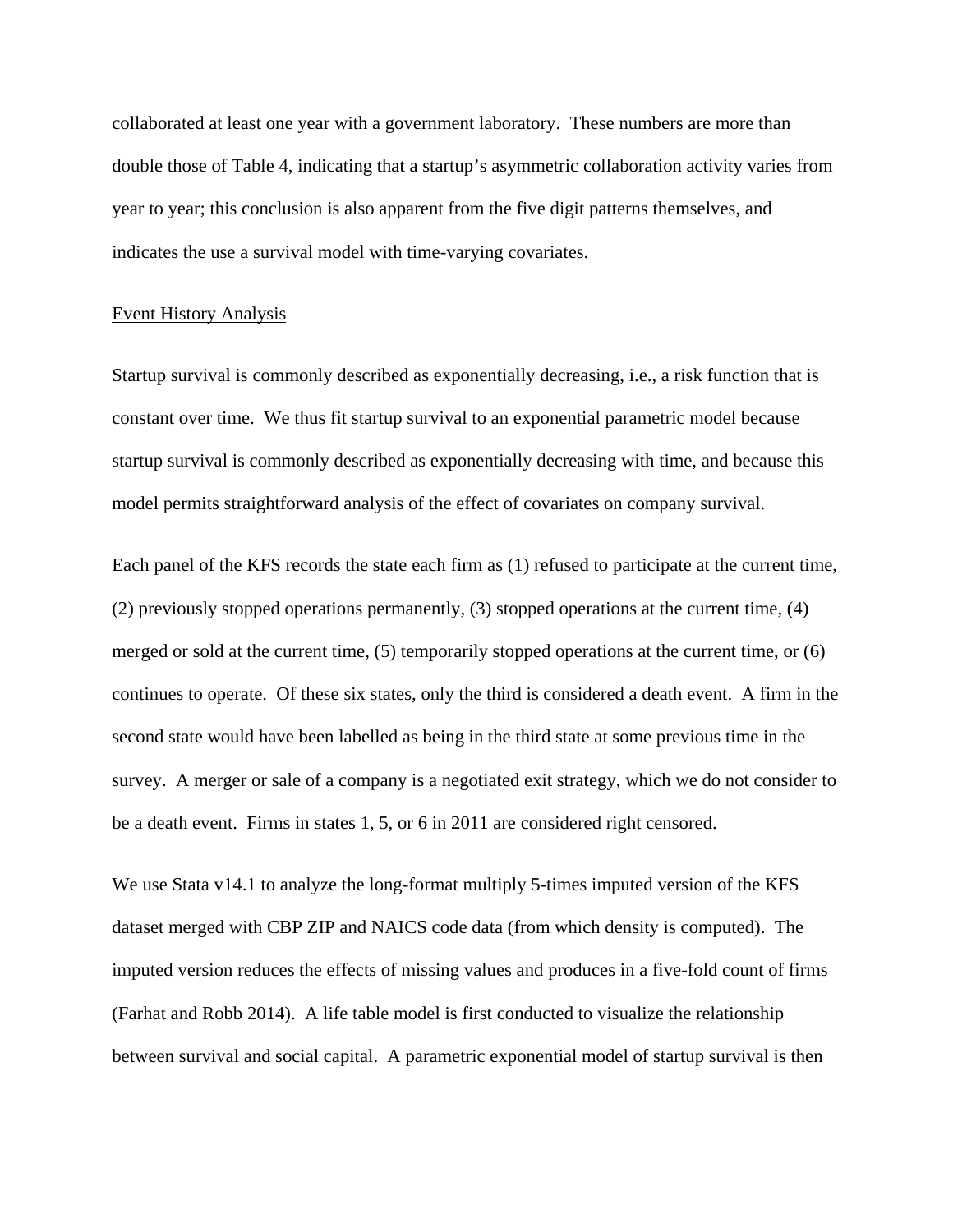conducted to evaluate the relationships between survival, density, and social capital; this type of model was selected for the ease in which the model coefficients can be interpreted.

## **3. Results**

A life table analysis confirms that collaboration improves the survival rate of startups [\(Table 6\)](#page-10-0). Moreover, companies that collaborate with more than one type of collaborative partner (companies, universities, or government labs) have improved survival. To visualize this disparity in survival, [Figure 2](#page-11-0) plots the survival as a percentage of companies alive in 2007 (the year that KFS begins to collect information on collaboration), distinguishing by the number of types of collaborative partners. This does not distinguish between the number of collaborations with partners of the same type.

| <b>Interval</b> | <b>Beginning</b> |          | Lost<br><b>Deaths</b> |                              | <b>Standard</b> | 95%                        |        |  |  |
|-----------------|------------------|----------|-----------------------|------------------------------|-----------------|----------------------------|--------|--|--|
|                 | <b>Total</b>     |          |                       | <b>Survival</b><br>Error     |                 | <b>Confidence Interval</b> |        |  |  |
|                 | No Collaboration |          |                       |                              |                 |                            |        |  |  |
| 2004            | 17016            | 1818     | 0                     | 0.8932                       | 0.0024          | 0.8884                     | 0.8977 |  |  |
| 2005            | 15198            | 1698     | 0                     | 0.7934                       | 0.0031          | 0.7872                     | 0.7994 |  |  |
| 2006            | 13500            | 1344     | 0                     | 0.7144                       | 0.0035          | 0.7075                     | 0.7211 |  |  |
| 2007            | 12156            | 1283     | 0                     | 0.639                        | 0.0037          | 0.6317                     | 0.6462 |  |  |
| 2008            | 10873            | 884      | 0                     | 0.587                        | 0.0038          | 0.5796                     | 0.5944 |  |  |
| 2009            | 9989             | 843      | 0                     | 0.5375                       | 0.0038          | 0.530                      | 0.545  |  |  |
| 2010            | 9146             | 684      | 84                    | 0.4971                       | 0.0038          | 0.4896                     | 0.5046 |  |  |
| 2011            | 8378             | 0        | 8378                  | 0.4971                       | 0.0038          | 0.4896                     | 0.5046 |  |  |
|                 |                  |          |                       | One Type of Collaboration    |                 |                            |        |  |  |
| 2007            | 1536             | 127      | 0                     | 0.9173                       | 0.0070          | 0.9024                     | 0.930  |  |  |
| 2008            | 1409             | 100      | 0                     | 0.8522                       | 0.0091          | 0.8335                     | 0.869  |  |  |
| 2009            | 1309             | 51       | 0                     | 0.819                        | 0.0098          | 0.7988                     | 0.8374 |  |  |
| 2010            | 1258             | 78       | 0                     | 0.7682                       | 0.0108          | 0.7463                     | 0.7885 |  |  |
| 2011            | 1180             | $\Omega$ | 1180                  | 0.7682                       | 0.0108          | 0.7463                     | 0.7885 |  |  |
|                 |                  |          |                       | Two Types of Collaboration   |                 |                            |        |  |  |
| 2007            | 232              | 12       | 0                     | 0.9483                       | 0.0145          | 0.9107                     | 0.9703 |  |  |
| 2009            | 220              | 24       | 0                     | 0.8448                       | 0.0238          | 0.7915                     | 0.8855 |  |  |
| 2010            | 196              | 24       | 0                     | 0.7414                       | 0.0287          | 0.6799                     | 0.7928 |  |  |
| 2011            | 172              | 0        | 172                   | 0.7414                       | 0.0287          | 0.6799                     | 0.7928 |  |  |
|                 |                  |          |                       | Three Types of Collaboration |                 |                            |        |  |  |
| 2007            | 56               | 6        | 0                     | 0.8929                       | 0.0413          | 0.777                      | 0.9504 |  |  |
| 2011            | 50               | 0        | 50                    | 0.8929                       | 0.0413          | 0.777                      | 0.9504 |  |  |

<span id="page-10-0"></span>

|  |  | Table 6. Life Table of KFS Startup Survival |  |
|--|--|---------------------------------------------|--|
|--|--|---------------------------------------------|--|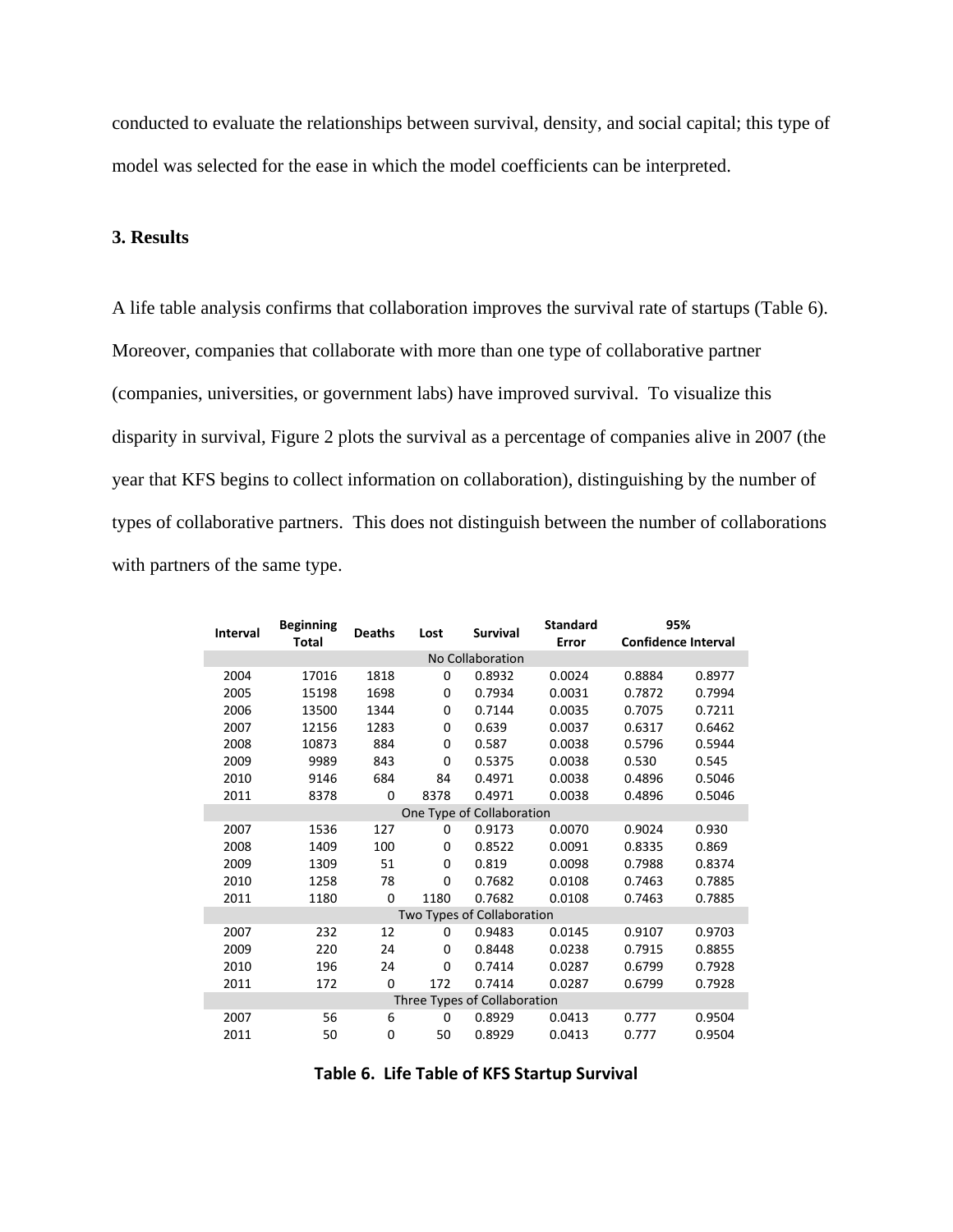

**Figure 2. Startup Survival (relative to companies in business in 2007)**

<span id="page-11-0"></span>We fit an exponential parametric model to the KFS startup death events, using as time-varying covariates the number of types of collaborations (0, 1, 2, or 3) for each company for each year this is measured by the KFS, and the market-specific firm density for each year this is reported (and linked to the KFS) by the Census Bureau. The parametric model is a good fit [\(Table 7\)](#page-11-1) and confirms the statistical significance (at the 1% level) of the relationship between improved survivability and collaboration. It also indicates that high-tech firms benefit from collaboration more than low-tech firms (at the 0.5% level). Density has a small and statistically insignificant impact on startup survival.

No. of subjects = 72,453 Number of observations = 96,737 No. of failures = 214,965 Time at risk = 2166956.056 Log pseudolikelihood =  $-495583.15$ Wald  $chi2(3) = 15.90$  Prob > chi2 = 0.0012

<span id="page-11-1"></span>

|               | Coefficient | Std. Error |          | P >  z | 95% Conf. Interval |             |
|---------------|-------------|------------|----------|--------|--------------------|-------------|
| Collaboration | - 3424199   | .131373    | $-2.61$  | 0.009  | -.5999063          | -.0849335   |
| Density       | .0002763    | .0003196   | 0.86     | 0.387  | -.0003501          | .0009028    |
| High-tech     | -.2858886   | .1024622   | $-2.79$  | 0.005  | -.4867109          | -.0850663   |
| $\alpha_0$    | -2.294634   | .0388202   | $-59.11$ | 0.000  | $-2.37072$         | $-2.218548$ |

|  | Table 7. Parametric model of startup survival |  |  |
|--|-----------------------------------------------|--|--|
|--|-----------------------------------------------|--|--|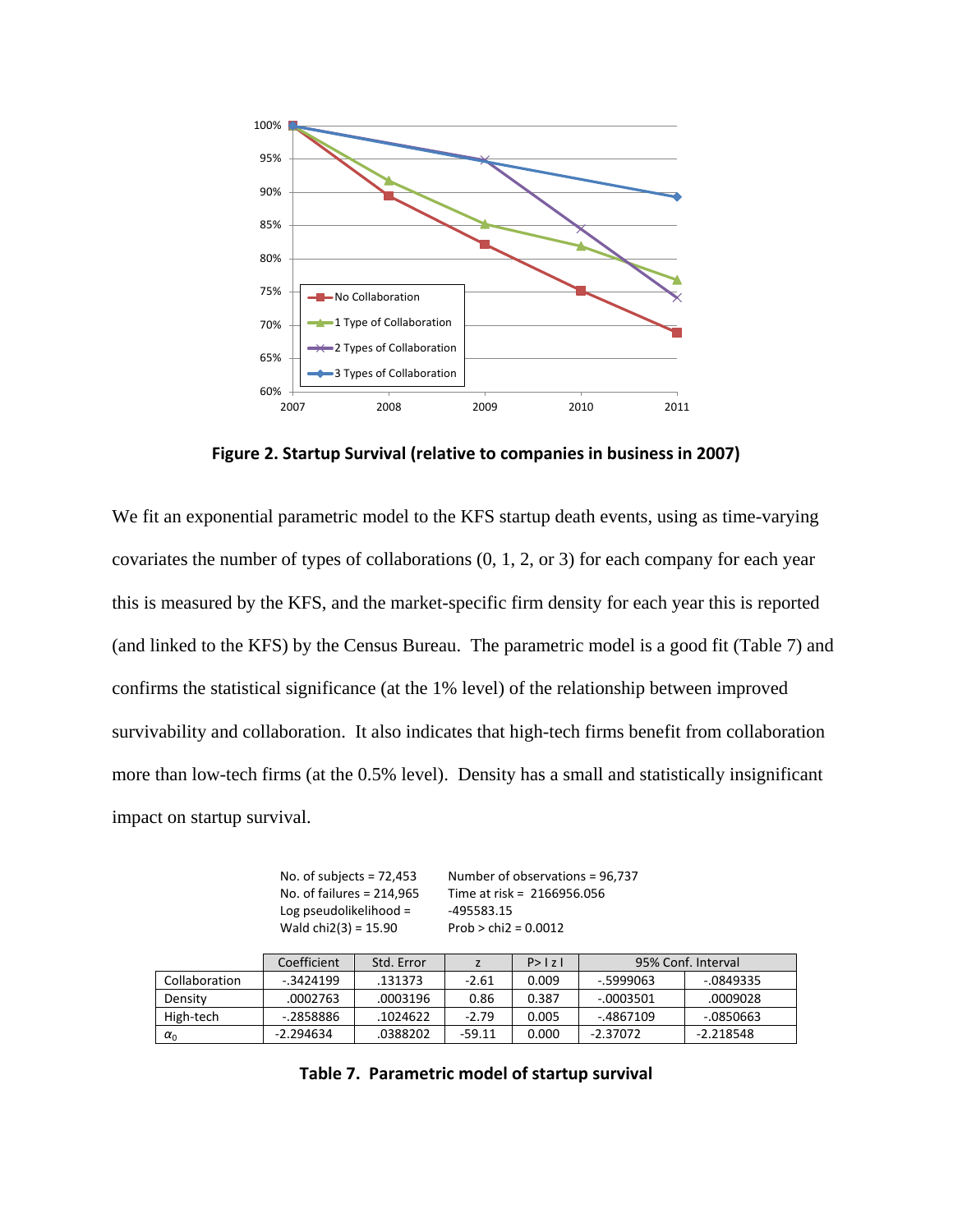Setting the exponential survivor function

$$
G(t) = e^{-at} = e^{-te^{\alpha_0}}
$$
 Equation 1.

to  $G(\bar{t}) = 0.5$  and solving for  $\bar{t}$  gives a median startup survival time of 6.88 years. The impact of a change in covariate  $A_i$  on the transition rate  $r(t)$  of the exponential survivor function is

$$
\Delta r = (e^{\alpha_j})^{\Delta A_j} - 1
$$
 **Equation 2.**

where  $\alpha_i$  is the covariate's coefficient (Blossfeld, Golsch et al. 2012). The change in the transition rate (i.e., the risk of failing that year) by a one unit change in covariate  $A_i$  reduces to

$$
\Delta r = e^{\alpha_j} - 1.
$$
 Equation 3.

Changing from no collaborations to one type reduces the risk of failure by  $e^{-0.3424} - 1 = -29\%$ , to two types by  $(e^{-0.3424})^2 - 1 = -50\%$ , and to three types by by  $(e^{-0.3424})^3 - 1 = -64\%$ . Holding collaboration constant, high-tech startups have  $e^{-0.2859} - 1 = -25\%$  less risk of failure than low-tech startups.

#### **4. Discussion, Limitations, and Future Work**

Our findings suggest that clustering and the availability of social capital do not necessarily lead to startup survival. This seems to confirm Stuart and Sorenson's finding that while clusters offer conditions conducive to new venture creation, they do not support their growth. Our study also finds that the availability of social capital does not have a significant relationship with the utilization of social capital. In other words, while clustering can offer numerous benefits, it does not guarantee that firms will actually capitalize on those benefits.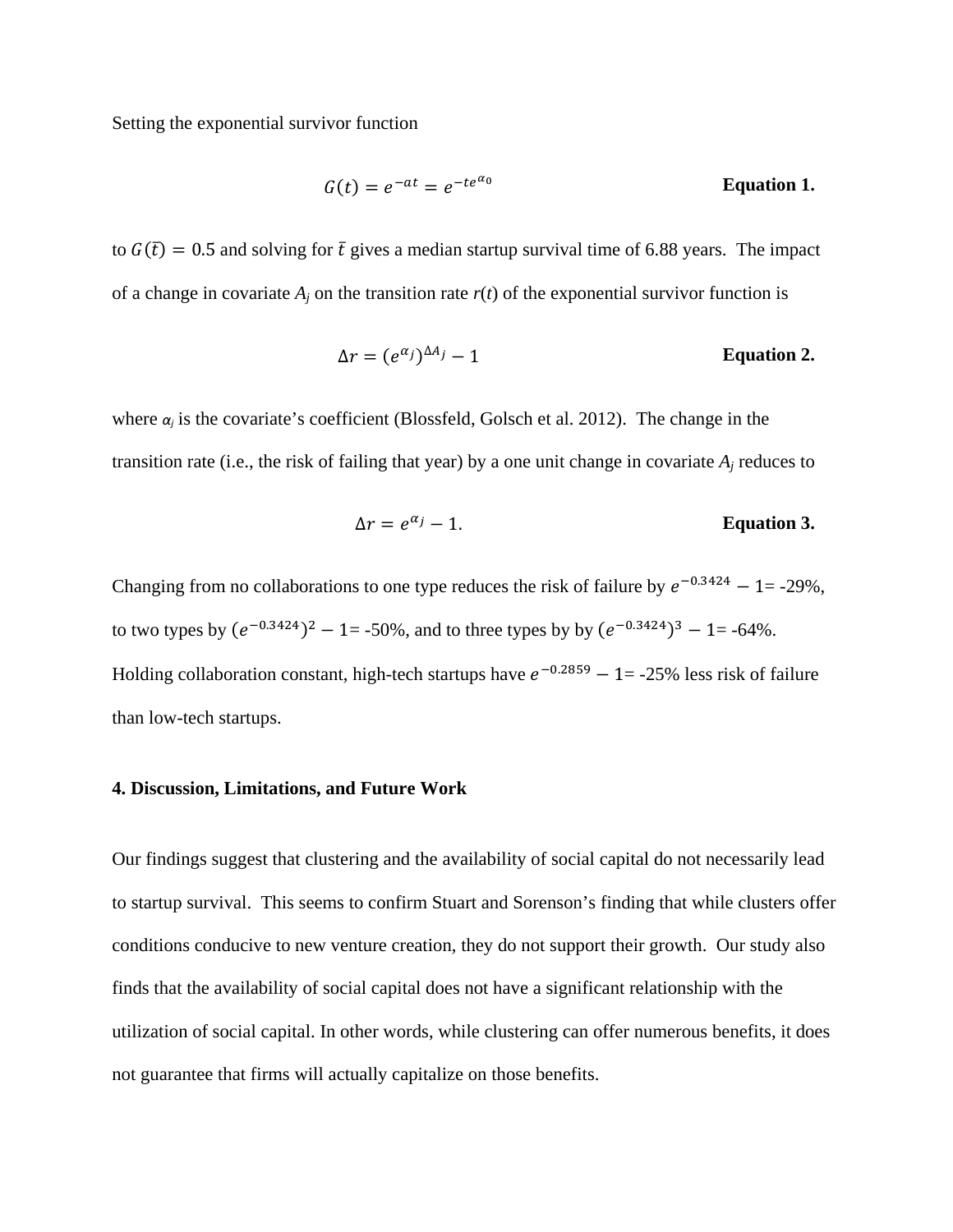A limitation of this work is that the exponential model applies a constant transition rate to startup risk, i.e., startup survival exponentially decreases. However, incubators and clusters endeavor to provide tenant firms with an environment that is more supportive than "the real world." If so, the risk function associated with startup survival would be lower while the startup inhabits such an environment, and increases when the startup leaves it. Future work will investigate the use of a Weibull accelerated failure time distribution to model startup risk because it is the simplest parametric model that can represent monotonically and asymptotically increasing risk over time.

#### **5. Conclusions and Implications**

This work contributes to incubator and cluster best practices by highlighting the importance of social capital sharing to startup success, and by suggesting that cluster administrators promote collaboration within their critical masses. It also proposes the use of collaboration as a predictor of startup success, which might disambiguate the conflicting effectiveness of clusters and incubators reported in the literature. In contrast to building human capital with subject matter experts, which is expensive and difficult to scale, many business incubators have already built the social capital stock desired by their tenants. Our study indicates that incubator administrators should proceed directly to promoting its utilization in a distributed fashion, leveraging the startup density it has amassed.

#### Implications for Entrepreneurship Education

Entrepreneurship curriculum is often organized around traditional disciplines borrowed from management or the scientific/technical fields from which the students originate. Group projects notwithstanding, these disciplines involve predominantly solitary activities, and entrepreneurship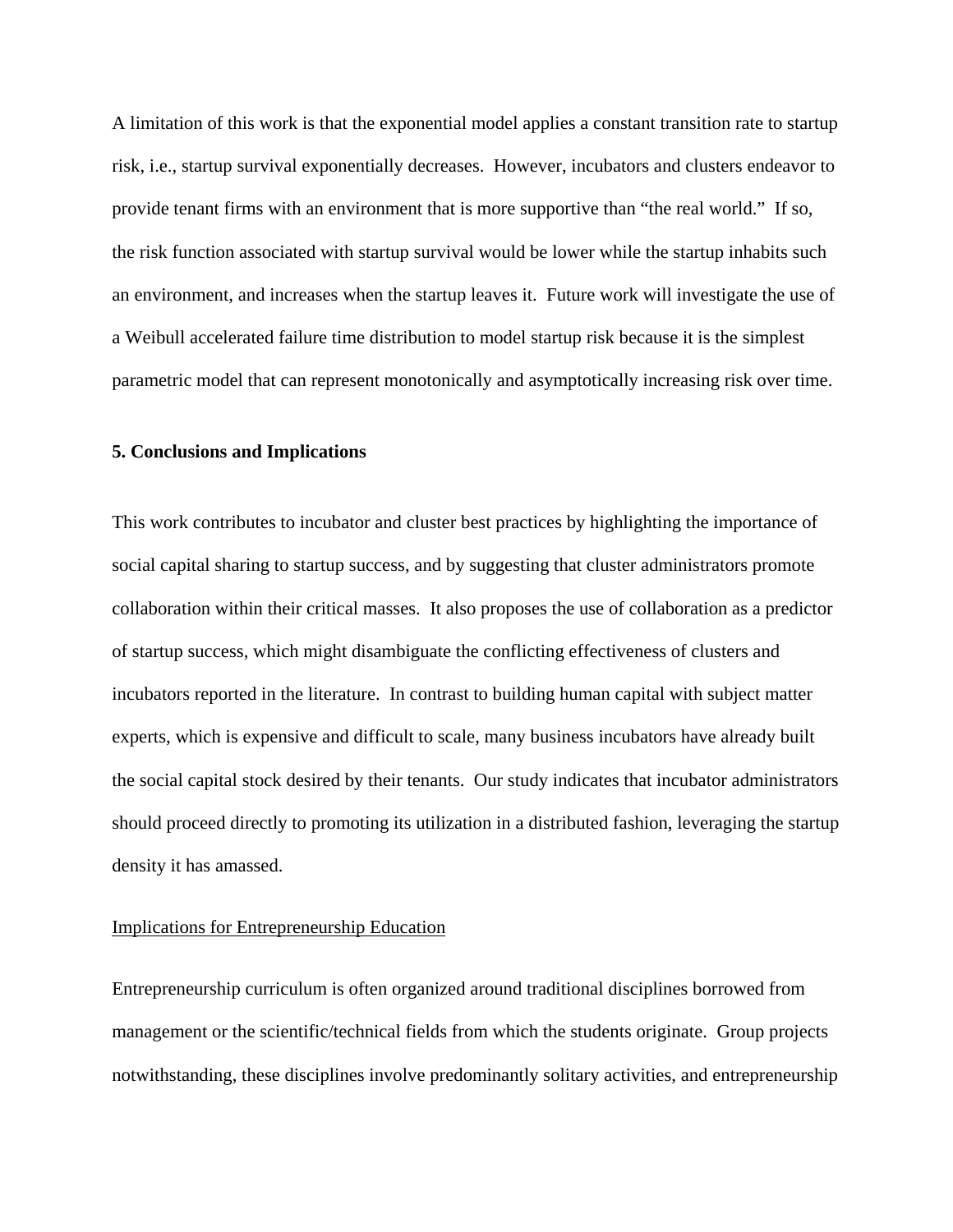curriculum rarely emphasizes the importance of tacit knowledge and the building of social capital for opportunity discovery and risk mitigation. This research addresses ongoing discussion in the literature differentiating high quality entrepreneurship from just high quantities of entrepreneurs. Instructors need to develop experiential activities that obligate students to develop social capital. The nature of social capital networks should also be taught. For example, Pirolo and Presutti (2010) find that "too much close and strong social networking can negatively influence the ability of the start-ups to reach high levels of innovation performance during their entire life cycle." Such activities should transcend the classroom and force the student to engage a broader ecosystem, just as incubator/cluster tenants must transcend training courses and engage the critical mass of their environment.

#### **6. References**

- Al-Mubaraki, H. M. and M. Busler (2013). "Business Incubation as an Economic Development Strategy: A Literature Review." International Journal of Management **30**(1 Part 2): 362-372.
- Albort-Morant, G. and D. Ribeiro-Soriano (2016). "A bibliometric analysis of international impact of business incubators." Journal of Business Research **69**(5): 1775-1779.
- Allen, T., O. Raz and P. Gloor (2009). Does Geographic Clustering Still Benefit High Tech New Ventures? The Case of the Cambridge/Boston Biotech Cluster, MIT ESD-WP-2009-01 working paper.
- Avnimelech, G., D. Schwartz and R. Bar-El (2007). "Entrepreneurial high-tech cluster development: Israel's experience with venture capital and technological incubators." European planning studies **15**(9): 1181-1198.
- Blossfeld, H.-P., K. Golsch and G. Rohwer (2012). Event history analysis with Stata, Psychology Press.
- Colbert, C., D. Adkins, C. Wolfe and K. Lapan (2010). Best Practices in Action Guidelines for Implementing First-Class Business Incubation Programs, National Business Incubator Association.
- Cope, J., S. Jack and M. B. Rose (2007). "Social Capital and Entrepreneurship An Introduction." International Small Business Journal **25**(3): 213-219.
- Davidsson, P. and B. Honig (2003). "The role of social and human capital among nascent entrepreneurs." Journal of Business Venturing **18**(3): 301-331.
- Fahey, L. and L. Prusak (1998). "The eleven deadliest sins of knowledge management." California management review **40**(3): 265-276.
- Farhat, J. B. and A. Robb (2014). "Applied Survey Data Analysis Using Stata: The Kauffman Firm Survey Data." Available at SSRN 2477217.
- Feldman, M. and T. D. Zoller (2012). "Dealmakers in Place: Social Capital Connections in Regional Entrepreneurial Economies." Regional Studies **46**(1): 23-37.
- Gilbert, B. A., P. P. McDougall and D. B. Audretsch (2008). "Clusters, knowledge spillovers and new venture performance: An empirical examination." Journal of business venturing **23**(4): 405-422.
- Greve, A. and J. W. Salaff (2003). "Social networks and entrepreneurship." Entrepreneurship theory and practice **28**(1): 1-22.